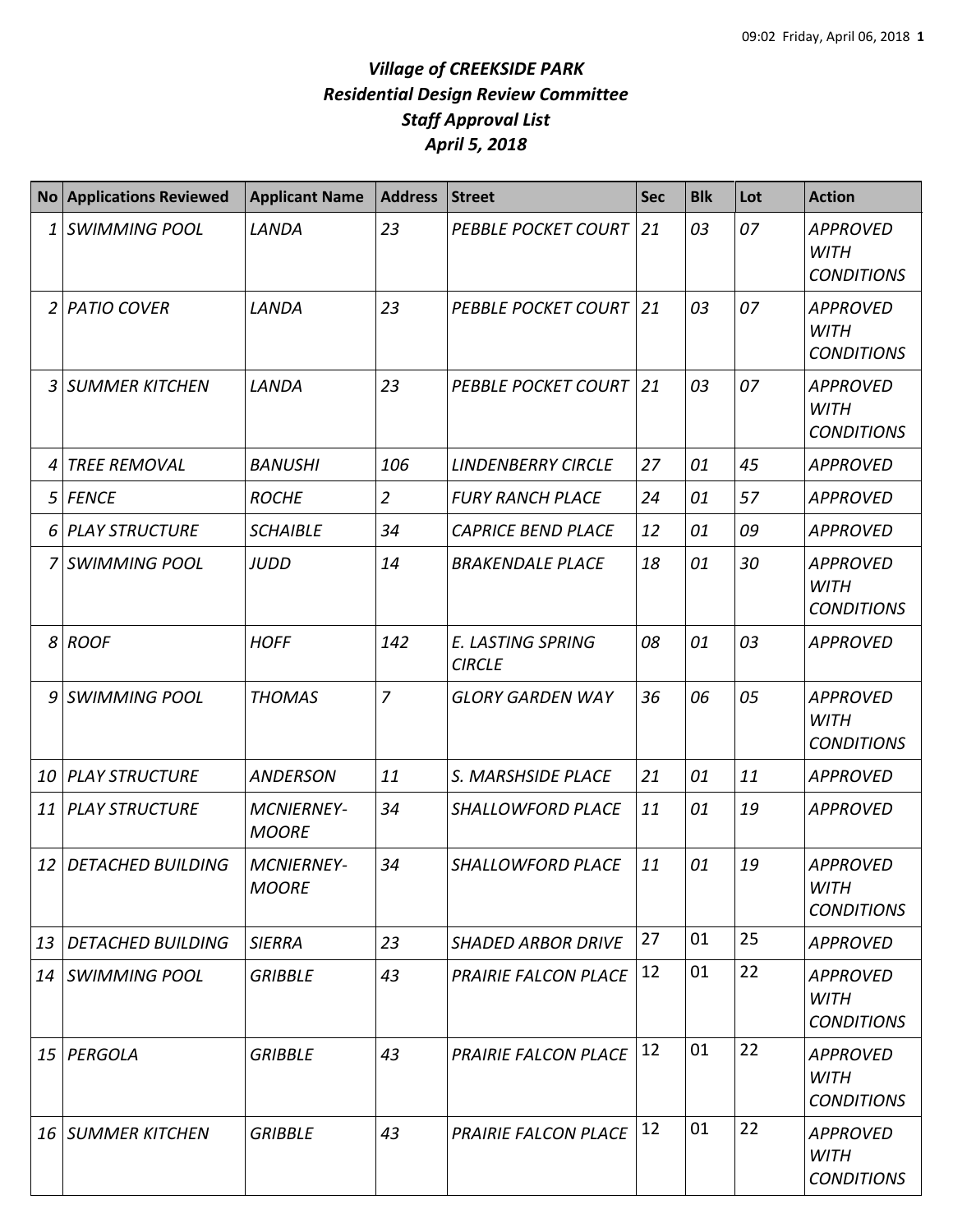| <b>No</b> | <b>Applications Reviewed</b>     | <b>Applicant Name</b> | <b>Address</b> | <b>Street</b>                   | <b>Sec</b> | <b>Blk</b> | Lot | <b>Action</b>                                       |
|-----------|----------------------------------|-----------------------|----------------|---------------------------------|------------|------------|-----|-----------------------------------------------------|
|           | 17 SWIMMING POOL                 | <b>MARTINEZ</b>       | 71             | W. COVE VIEW TRAIL              | 06         | 01         | 46  | <b>APPROVED</b><br><b>WITH</b><br><b>CONDITIONS</b> |
|           | 18 PATIO COVER                   | <b>MARTINEZ</b>       | 71             | W. COVE VIEW TRAIL              | 06         | 01         | 46  | <b>APPROVED</b><br><b>WITH</b><br><b>CONDITIONS</b> |
|           | 19 SUMMER KITCHEN                | <b>MARTINEZ</b>       | 71             | <b>W. COVE VIEW TRAIL</b>       | 06         | 01         | 46  | <b>APPROVED</b><br><b>WITH</b><br><b>CONDITIONS</b> |
|           | <b>20 PLAY STRUCTURE</b>         | <b>DE GROOT</b>       | 75             | W. WADING POND<br><b>CIRCLE</b> | 08         | 01         | 19  | <b>APPROVED</b><br><b>WITH</b><br><b>CONDITIONS</b> |
|           | 21 GENERATOR                     | <b>BLUM</b>           | 92             | <b>TENKARA WAY</b>              | 31         | 04         | 05  | <b>APPROVED</b><br><b>WITH</b><br><b>CONDITIONS</b> |
|           | 22 SWIMMING POOL                 | <b>BUMCROT</b>        | $\overline{3}$ | <b>SOLEBROOK PATH</b>           | 14         | 02         | 01  | <b>APPROVED</b><br><b>WITH</b><br><b>CONDITIONS</b> |
|           | 23 SWIMMING POOL                 | <b>GRIGSBY</b>        | 35             | <b>FOREST RAVINE DRIVE</b>      | 33         | 01         | 08  | <b>APPROVED</b><br><b>WITH</b><br><b>CONDITIONS</b> |
|           | 24 DETACHED<br><b>STRUCTURE</b>  | <b>GRIGSBY</b>        | 35             | <b>FOREST RAVINE DRIVE</b>      | 33         | 01         | 08  | <b>APPROVED</b><br><b>WITH</b><br><b>CONDITIONS</b> |
|           | 25 SUMMER KITCHEN                | <b>DELFELD</b>        | 159            | <b>OARWOOD PLACE</b>            | 01         | 01         | 01  | <b>APPROVED</b><br><b>WITH</b><br><b>CONDITIONS</b> |
|           | 26 SWIMMING POOL                 | ESCAMILLA             | 191            | W. NEW HARMONY<br>TRAIL         | 21         | 02         | 12  | <b>APPROVED</b><br><b>WITH</b><br><b>CONDITIONS</b> |
|           | 27 SWIMMING POOL                 | <b>LOWER</b>          | 10             | <b>MAIZE FLOWER PLACE</b>       | 34         | 01         | 03  | <b>APPROVED</b><br><b>WITH</b><br><b>CONDITIONS</b> |
|           | 28 RETAINING WALL                | LOWER                 | 10             | <b>MAIZE FLOWER PLACE</b>       | 34         | 01         | 03  | <b>APPROVED</b>                                     |
|           | $29$ HOME<br><b>CONSTRUCTION</b> | <b>MARTIN</b>         | 53             | W. CANYON WREN<br><b>CIRCLE</b> | 13         | 01         | 21  | APPROVED<br><b>WITH</b><br><b>CONDITIONS</b>        |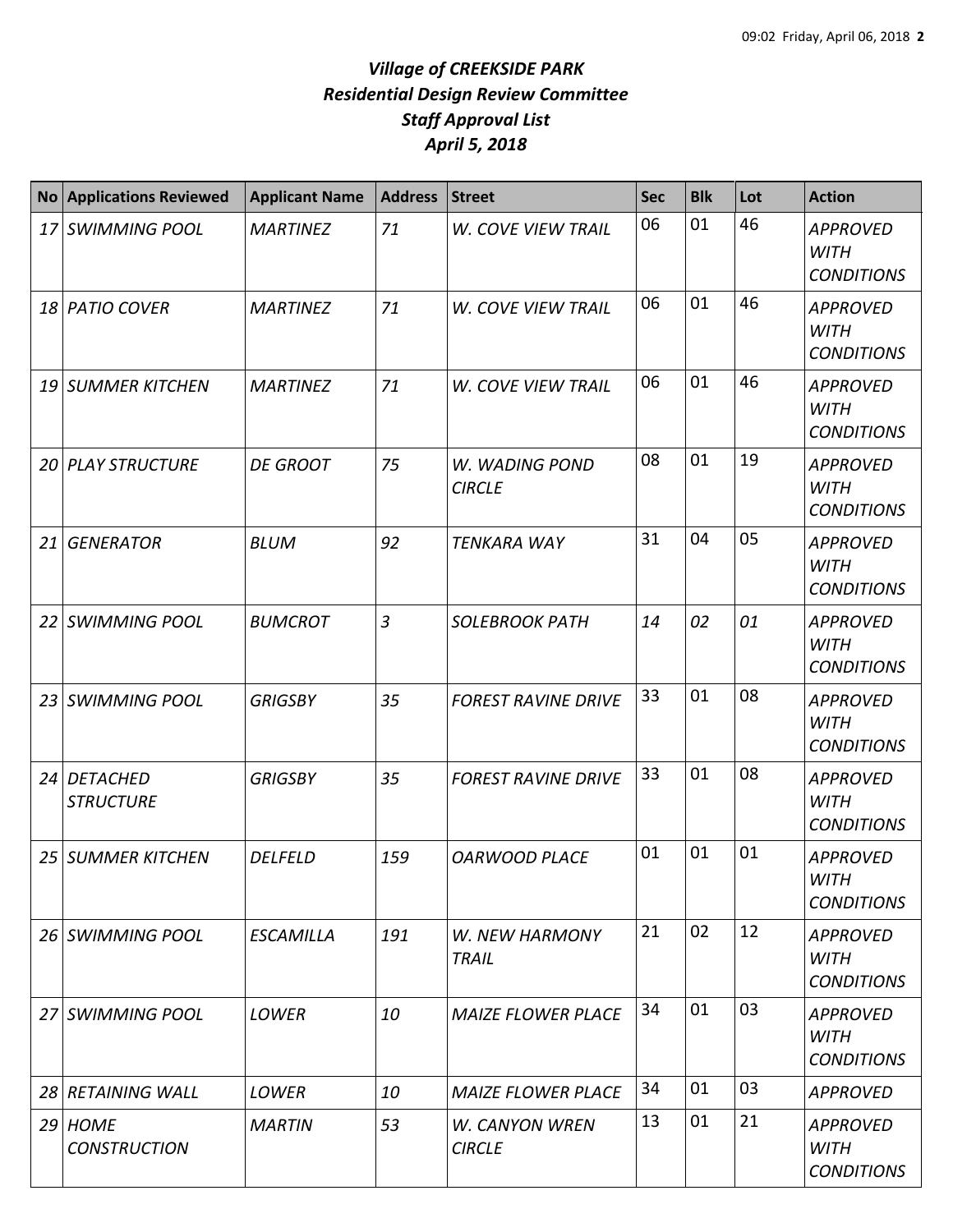| <b>No</b>       | <b>Applications Reviewed</b> | <b>Applicant Name</b> | <b>Address</b> | <b>Street</b>                           | <b>Sec</b> | <b>Blk</b> | Lot | <b>Action</b>                                       |
|-----------------|------------------------------|-----------------------|----------------|-----------------------------------------|------------|------------|-----|-----------------------------------------------------|
| 30              | <b>COLOR</b>                 | <b>AUSTIN</b>         | 79             | <b>WOOD DRAKE PLACE</b>                 | 04         | 02         | 06  | <b>APPROVED</b>                                     |
| 31 I            | <b>SWIMMING POOL</b>         | <b>UNDERWOOD</b>      | 43             | S. VICTORIANA CIRCLE                    | 07         | 01         | 11  | <b>APPROVED</b><br><b>WITH</b><br><b>CONDITIONS</b> |
| 32              | <b>PLAY STRUCTURE</b>        | <b>HANRAHAN</b>       | 126            | <b>WOOD DRAKE PLACE</b>                 | 04         | 01         | 38  | <b>APPROVED</b>                                     |
| 33              | <b>PATIO COVER</b>           | <b>KAUFMAN</b>        | 30             | <b>TIDWILLOW PLACE</b>                  | 02         | 02         | 30  | <b>APPROVED</b><br><b>WITH</b><br><b>CONDITIONS</b> |
| 34              | <b>SUMMER KITCHEN</b>        | <b>KAUFMAN</b>        | 30             | <b>TIDWILLOW PLACE</b>                  | 02         | 02         | 30  | <b>APPROVED</b><br><b>WITH</b><br><b>CONDITIONS</b> |
| 35 <sup>5</sup> | PAVING                       | <b>KAUFMAN</b>        | 30             | <b>TIDWILLOW PLACE</b>                  | 02         | 02         | 30  | <b>APPROVED</b>                                     |
| 36              | <b>SWIMMING POOL</b>         | <b>MCINTYRE</b>       | 103            | N. BIMINI TWIST                         | 31         | 02         | 17  | <b>APPROVED</b><br><b>WITH</b><br><b>CONDITIONS</b> |
| 37 I            | PERGOLA                      | <b>LEONARD</b>        | 30             | N. SHIMMERING ASPEN<br><b>CIRCLE</b>    | 19         | 02         | 02  | <b>APPROVED</b><br><b>WITH</b><br><b>CONDITIONS</b> |
| 38              | PAVING                       | <b>LEONARD</b>        | 30             | N. SHIMMERING ASPEN<br><b>CIRCLE</b>    | 19         | 02         | 02  | <b>APPROVED</b><br><b>WITH</b><br><b>CONDITIONS</b> |
| 39              | <b>SWIMMING POOL</b>         | <b>DOGAY</b>          | 66             | <b>N.THATCHER BEND</b><br><b>CIRCLE</b> | 34         | 04         | 11  | <b>APPROVED</b><br><b>WITH</b><br><b>CONDITIONS</b> |
|                 | 40 SWIMMING POOL             | <b>CONROY</b>         | 111            | <b>N.THATCHER BEND</b><br><b>CIRCLE</b> | 34         | 01         | 29  | <b>APPROVED</b><br><b>WITH</b><br><b>CONDITIONS</b> |
|                 | 41 SWIMMING POOL             | <b>GEORGE</b>         | 43             | N. ARROW CANYON<br><b>CIRCLE</b>        | 03         | 04         | 45  | <b>APPROVED</b><br><b>WITH</b><br><b>CONDITIONS</b> |
|                 | 42 PERGOLA                   | <b>GEORGE</b>         | 43             | N. ARROW CANYON<br><b>CIRCLE</b>        | 03         | 04         | 45  | <b>APPROVED</b><br><b>WITH</b><br><b>CONDITIONS</b> |
|                 | 43 SUMMER KITCHEN            | <b>GEORGE</b>         | 43             | N. ARROW CANYON<br><b>CIRCLE</b>        | 03         | 04         | 45  | <b>APPROVED</b><br><b>WITH</b><br><b>CONDITIONS</b> |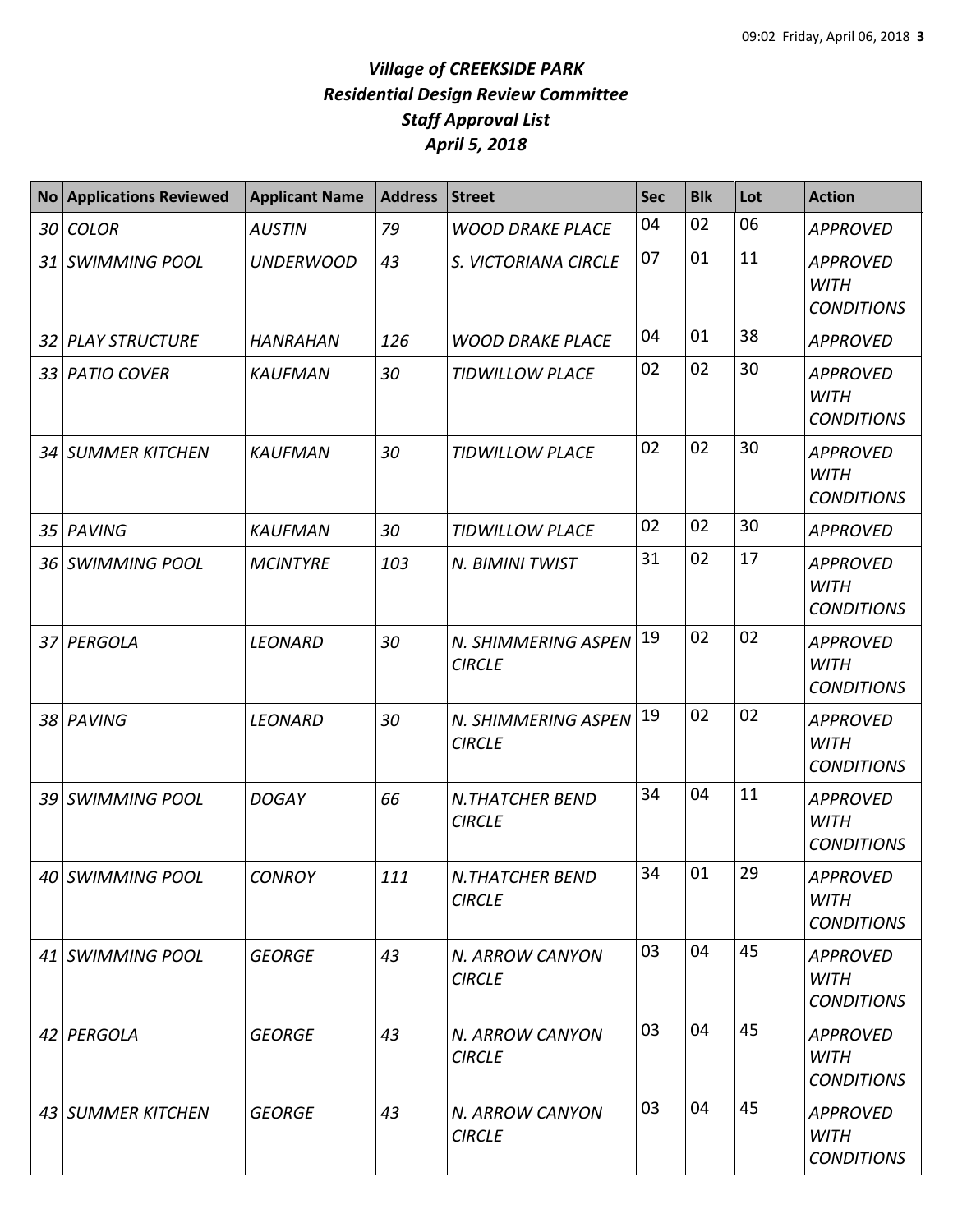| <b>No</b> | <b>Applications Reviewed</b> | <b>Applicant Name</b>          | <b>Address</b> | <b>Street</b>                            | <b>Sec</b> | <b>Blk</b> | Lot | <b>Action</b>                                       |
|-----------|------------------------------|--------------------------------|----------------|------------------------------------------|------------|------------|-----|-----------------------------------------------------|
|           | 44 PERGOLA                   | <b>LONG</b>                    | 103            | <b>SAGAMORE RIDGE</b><br><b>PLACE</b>    | 14         | 01         | 44  | <b>APPROVED</b><br><b>WITH</b><br><b>CONDITIONS</b> |
| 45        | <b>GREEN HOUSE</b>           | LONG                           | 103            | <b>SAGAMORE RIDGE</b><br><b>PLACE</b>    | 14         | 01         | 44  | <b>APPROVED</b><br><b>WITH</b><br><b>CONDITIONS</b> |
| 46        | <b>GENERATOR</b>             | <b>TURNER</b>                  | 11             | S. BRAIDED BRANCH<br><b>DRIVE</b>        | 31         | 02         | 01  | <b>APPROVED</b><br><b>WITH</b><br><b>CONDITIONS</b> |
|           | 47 SWIMMING POOL             | <b>MEDINA</b><br><b>ROMERO</b> | 6              | <b>BAY MILLS PLACE</b>                   | 08         | 02         | 05  | <b>APPROVED</b><br><b>WITH</b><br><b>CONDITIONS</b> |
|           | 48 SUMMER KITCHEN            | <b>REESE</b>                   | 15             | <b>GARDEN PATH PLACE</b>                 | 09         | 01         | 15  | <b>APPROVED</b><br><b>WITH</b><br><b>CONDITIONS</b> |
| 49        | <b>DETACHED BUILDING</b>     | <b>NICHOLS</b>                 | 67             | <b>W. DEER RIVER CIRCLE</b>              | 14         | 03         | 27  | <b>APPROVED</b><br><b>WITH</b><br><b>CONDITIONS</b> |
|           | 50 PLAY STRUCTURE            | <b>NICHOLS</b>                 | 67             | W. DEER RIVER CIRCLE                     | 14         | 03         | 27  | <b>APPROVED</b><br><b>WITH</b><br><b>CONDITIONS</b> |
| 51        | <b>SWIMMING POOL</b>         | <b>ROBERT</b>                  | 3              | <b>WHITBARROW PLACE</b>                  | 28         | 01         | 01  | <b>APPROVED</b><br><b>WITH</b><br><b>CONDITIONS</b> |
|           | 52 SWIMMING POOL             | <b>COLHOUN</b>                 | 11             | <b>MOUNTAIN BLUEBIRD</b><br><b>PLACE</b> | 10         | 04         | 09  | <b>APPROVED</b><br><b>WITH</b><br><b>CONDITIONS</b> |
|           | 53 FENCE                     | <b>MURRAY</b>                  | $\overline{2}$ | SHALLOWFORD PLACE                        | 11         | 01         | 27  | <b>APPROVED</b>                                     |
|           | 54 PATIO COVER               | <b>ECKHOFF</b>                 | 47             | <b>LIBERTY BRANCH BLVD</b>               | 32         | 01         | 12  | <b>APPROVED</b><br><b>WITH</b><br><b>CONDITIONS</b> |
| 55 I      | <b>FIRE PIT</b>              | <b>ECKHOFF</b>                 | 47             | <b>LIBERTY BRANCH BLVD</b>               | 32         | 01         | 12  | <b>APPROVED</b><br><b>WITH</b><br><b>CONDITIONS</b> |
|           | 56 SUMMER KITCHEN            | <b>ECKHOFF</b>                 | 47             | <b>LIBERTY BRANCH BLVD</b>               | 32         | 01         | 12  | <b>APPROVED</b>                                     |
|           | 57 PAVING                    | <b>ECKHOFF</b>                 | 47             | <b>LIBERTY BRANCH BLVD</b>               | 32         | 01         | 12  | <b>APPROVED</b>                                     |